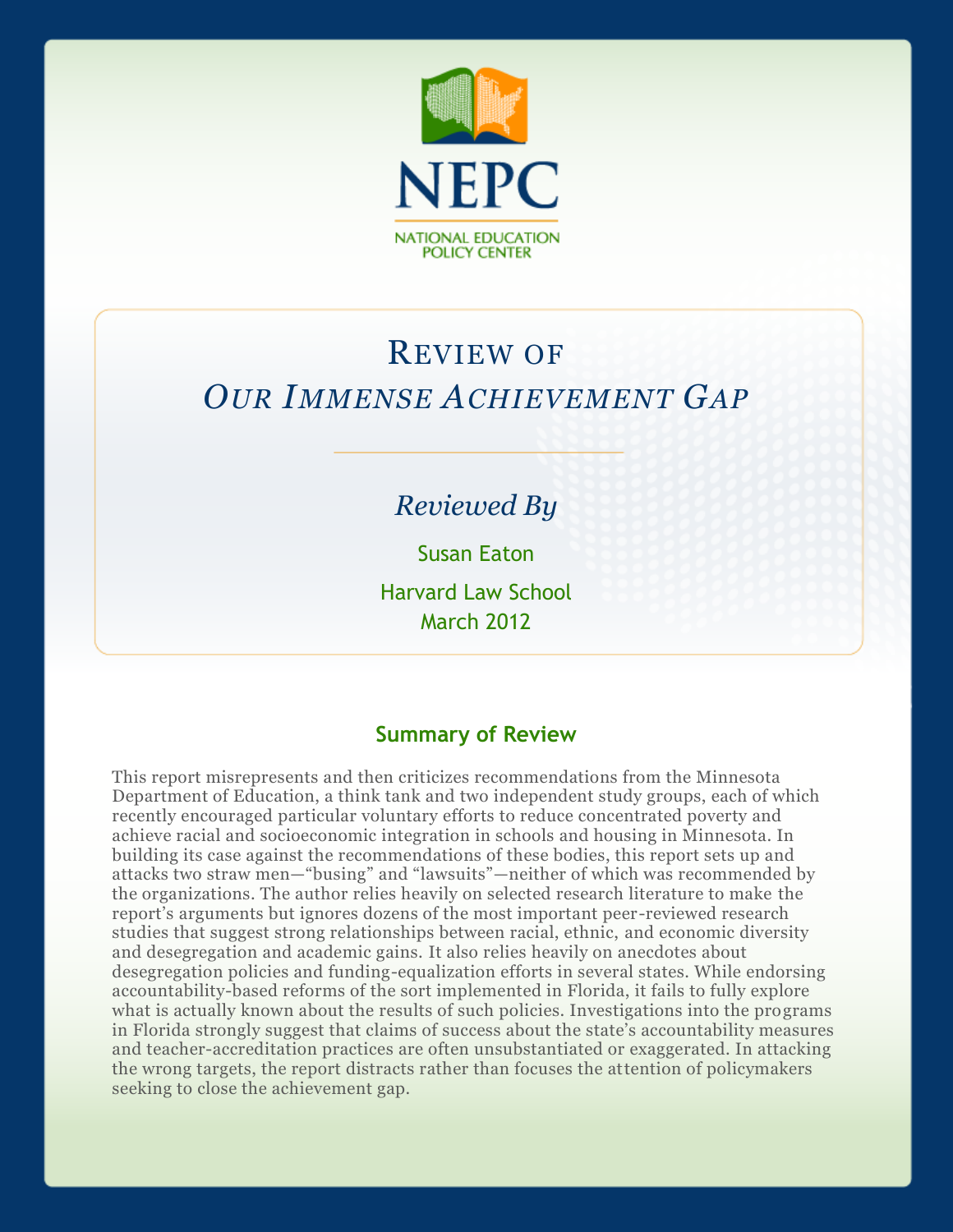**Kevin Welner**

*Project Director*

**William Mathis** *Managing Director*

# **Erik Gunn**

*Managing Editor*

#### **National Education Policy Center**

**School of Education, University of Colorado Boulder, CO 80309-0249 Telephone: (802) 383-0058**

**Email: NEPC@colorado.edu http://nepc.colorado.edu**

**Publishing Director: Alex Molnar**



This is one of a series of Think Twice think tank reviews made possible in part by funding from the Great Lakes Center for Education Research and Practice. It is also available at http://greatlakescenter.org.

*This material is provided free of cost to NEPC's readers, who may make non-commercial use of the material as long as NEPC and its author(s) are credited as the source. For inquiries about commercial use, please contact NEPC at nepc@colorado.edu.*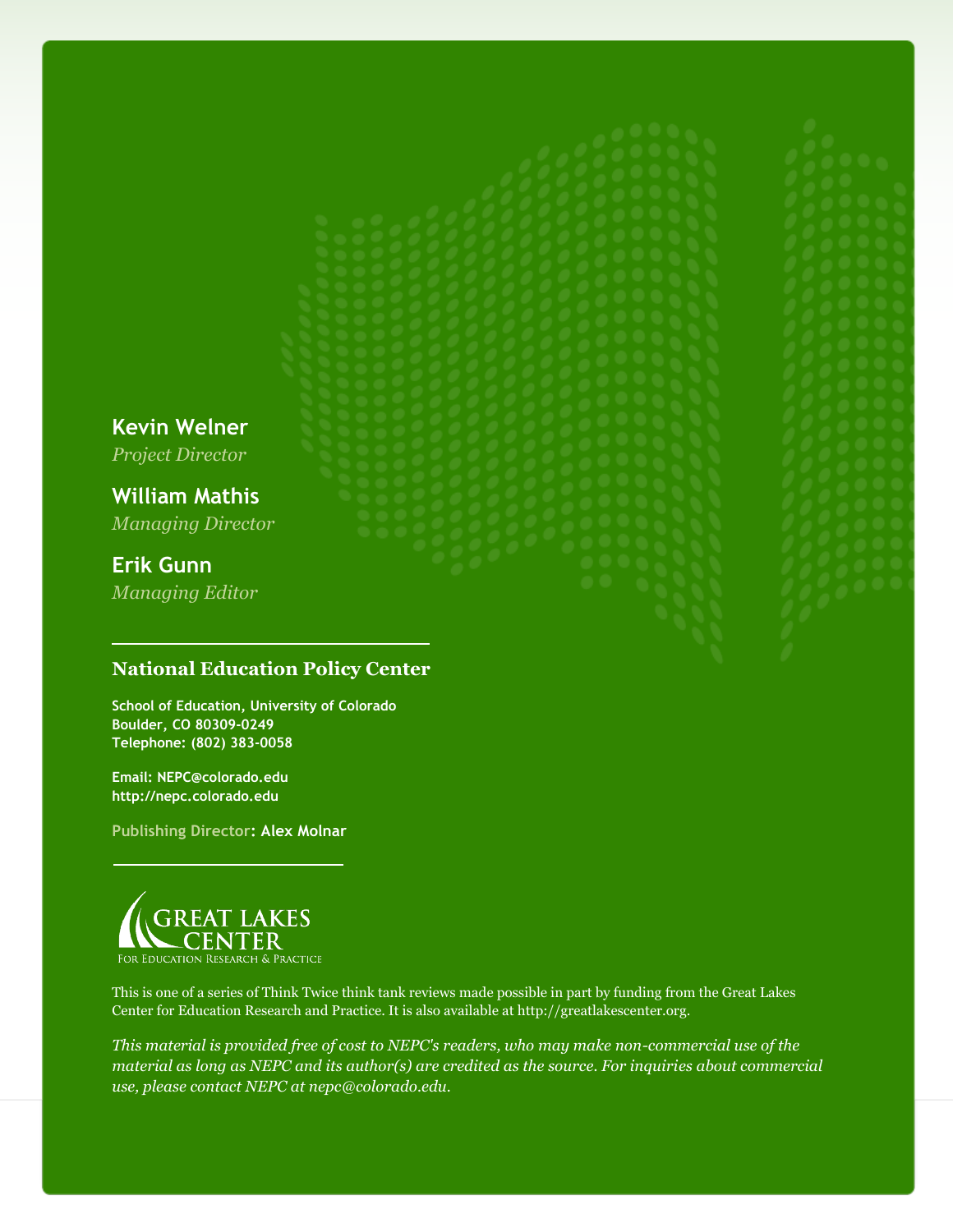# REVIEW OF *OUR IMMENSE ACHIEVEMENT GAP*

*Susan Eaton, Harvard Law School*

#### **I. Introduction**

Since the 1980s, states and school districts have generally moved away from conscious efforts to desegregate public education. Concomitant with this trend, federal policy required state and local district officials to adopt "accountability-based" measures that use high-stakes testing and include sanctions for "low-performing" schools, teachers, or both. Though targeted interventions for children from families with low incomes have been in place in public schools since the 1960s, the 2001 No Child Left Behind Act led state and local educators to intensify efforts to narrow the "achievement gap" between white students and African American or Latino students. The majority of such efforts leave conditions of concentrated poverty and racial segregation intact while focusing instead on improving the performance of African-American and Latino students while those students are still typically attending high-poverty schools. Minnesota diverges modestly from this national pattern. In part because of a 1999 court settlement, Minnesota educators focus efforts on assisting low-performing students in high-poverty schools while also implementing measures designed to reduce socioeconomic isolation and concentrated poverty in public schools.

Recently, the Minnesota Department of Education, the Institute on Race and Poverty at the University of Minnesota, the Minnesota School Integration Council, and the Education Equity Organizing Collaborative expressed support for integration measures, recommended a continuation of pro-diversity measures, and suggested an expansion of voluntary measures to achieve diversity and combat racial segregation and concentrated poverty. For example, in a May 2011 report to the state legislature, 1 the Minnesota Department of Education asked elected officials to consider a series of questions as they make decisions about school funding. One suggested question is: "Does the state have a compelling interest to integrate schools?" In a 2009 report,<sup>2</sup> the University of Minnesotabased Institute on Race and Poverty (IRP), a think tank, recommends the use of funds already appropriated for integration to open diverse magnet schools near job centers. The IRP report also urges greater enforcement of existing fair housing rules to promote racial integration in suburban communities. In June 2011, the Organizing Apprenticeship Project released a policy brief<sup>3</sup> that, among several other recommendations, suggests that existing revenue used to encourage integration be "realigned" to focus on "boosting" educational attainment within diverse schools.<sup>4</sup> Finally, the Minnesota Integration Council's 2011 report, *Every Child, Every Day*, offers 19 recommendations.<sup>5</sup> Most significantly, the group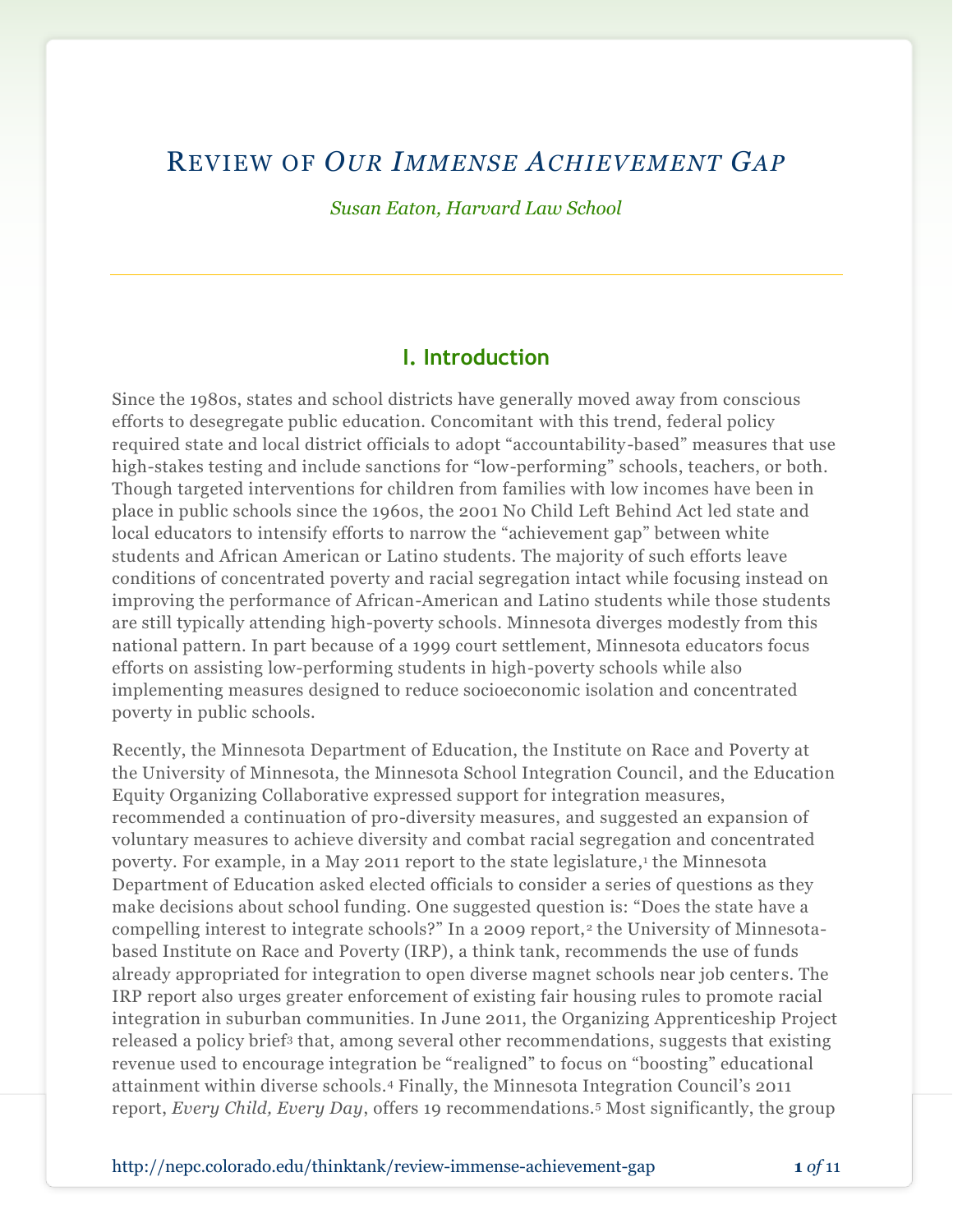suggests that state officials develop clear goals so that educators can know when "equity" or "integration" has been achieved. The group also recommends that districts submit plans for achieving "equity" and integration to the Minnesota Department of Education.

*Our Immense Achievement Gap*<sup>6</sup> attempts to discredit these and other recommendations offered by the four groups.

# **II. Findings and Conclusions of the Report**

This report begins by laying out the contours of the "racial and ethnic academic achievement gap" and states that Minnesota registers one of the largest such gaps in the nation (p. 9). It names the "cause "of this gap as "socioeconomic or family risk factors," including "poor parental nurturance behavior" (p. vii). It declares "racially balanced schools" a failure at boosting test scores among "minority" students (p. vii). The report concludes that desegregation has "resoundingly failed . . . across the nation" (p. 5). The report charges that education-adequacy lawsuits that have won more money for school districts in New Jersey, New York and elsewhere have been ineffective and wasteful (p. viii). The report concludes that if Minnesota were to act on recent recommendations from the four groups, 1) "minority" students would be "harmed" (p. 46), and 2) such actions would lay the foundation for litigation, which would incur "staggering" costs (p. 89). Such lawsuits, the report suggests, would be secretly supported by state officials in "collusion" with the very study groups and think tanks that recently offered the recommendations (p. 94).

In its final section, the report recommends adoption of policies such as those implemented in Florida under then-Governor Jeb Bush, including grading schools, basing school funding on student performance, and allowing people to become teachers more quickly through alternative routes to certification (p. 125).

# **III. The Report's Rationale for Its Findings and Conclusions**

The report's rationale rests on faulty foundations.

First, the report distorts the recommendations offered by the four Minnesota organizations in order to make them more assailable. The report's mischaracterization of the views of the Institute on Race and Poverty (IRP) at the University of Minnesota is illustrative. IRP recommends the use of monetary *incentives* to *voluntarily* increase racial integration and reduce segregation in housing and schools. The report, however, declares, without a citation, that IRP's voluntary plan would fail and "inevitably" require "mandatory school assignment" (p. 83) and describes the IRP proposal with hot-button rhetoric such as "race-based movement of students" (p. 73).

Similarly, IRP recommends a more proactive use of existing federal fair housing policy to promote integration in suburbs. For example, it suggests that the state better ensure that the dominant federal low-income housing programs—the low-income housing tax credit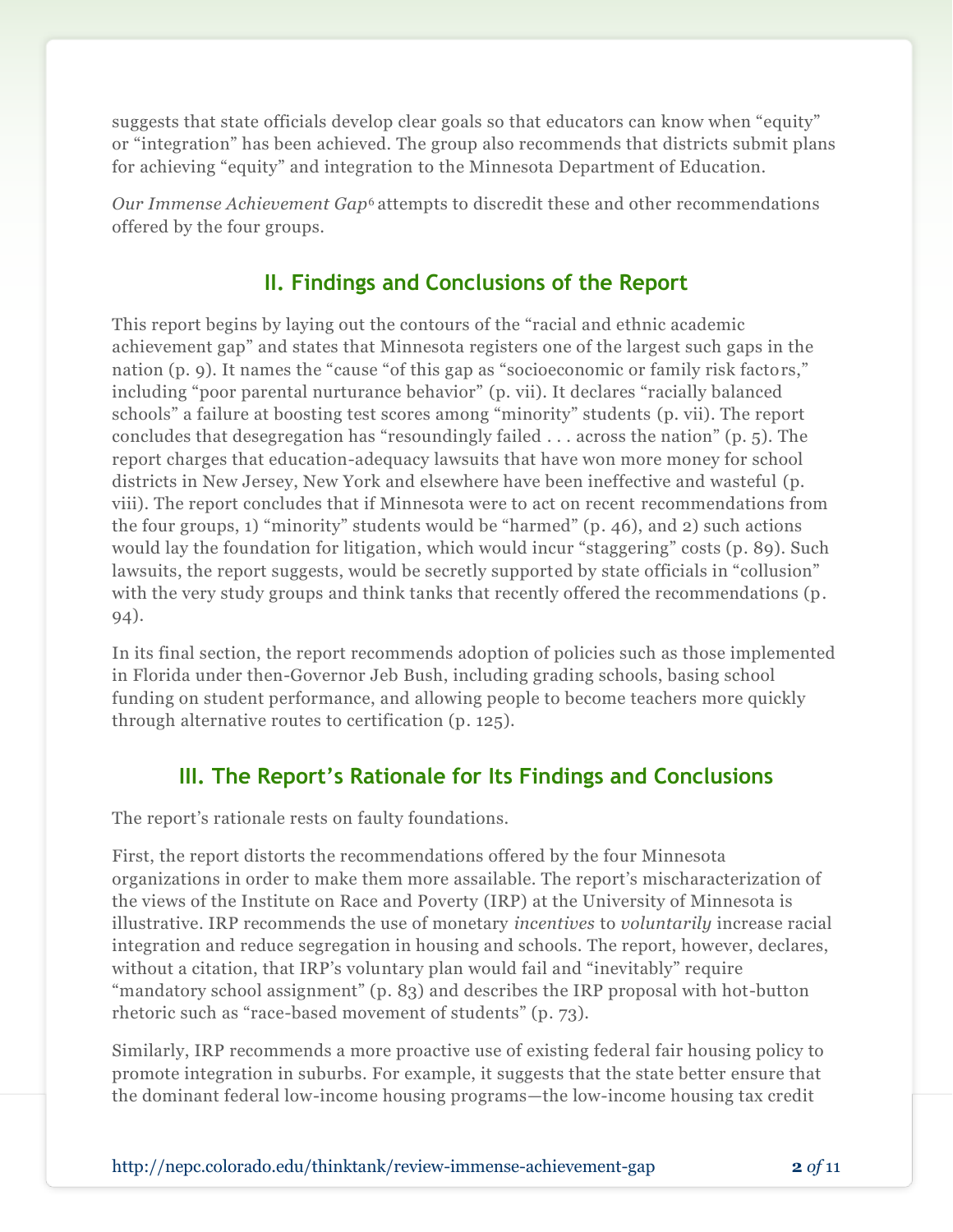(LIHTC) and HUD Section 8 programs—operate according to provisions of the Federal Fair Housing Act. Yet, *Our Immense Achievement Gap* declares that IRP's plan requires "massive housing relocation" (p. 75).

Second, the report adopts the false assumption that supporters of desegregation view it as a panacea for improving the test scores of African-American and Latino children from lowincome families. (pp. vi, 2). The report fails to take into account other important variables contributing to test scores, such as demographic changes, differences among school or neighborhood sites, family factors, district-level conditions such as

# Our Immense Achievement Gap *relies heavily on research literature, yet mischaracterizes many research findings.*

funding levels or leadership continuity, and the form or effectiveness of implementation. It also seems to assume that unless desegregation cures all inequalities in educational outcomes, it should be judged a failure. More accurately, integration advocates have long understood integration and the breaking up of areas of concentrated poverty as important pre-conditions for fostering constructive educational practices, attracting high-quality teachers, and providing a smoothly functioning educational environment.

The report uses similar logic to argue against educational adequacy lawsuits, arguing that since achievement gaps often persist even after funding increases, then the practice of providing more money to challenged or property-poor school districts is ineffective.

Third, to make its arguments, the report distorts or omits important research studies (as illustrated below) and ignores the vast body of research on desegregation, while adopting the form, but not the substance and rigor, of a comprehensive research review.

Fourth, *Our Immense Achievement Gap* gives a distorted picture of desegregation efforts in particular communities. For example, the report mischaracterizes the magnet-schoolbased voluntary desegregation program in Hartford, Connecticut, as a "busing scheme" (p. viii). Without citing any evidence, the report declares that the Hartford programs have not led to "achievement gains" (p. 114). However, a 2009 peer-reviewed study concludes that, on average, the racially diverse magnet high schools in Hartford have "positive effects on both math and reading achievement, interdistrict magnet middle schools have positive effects on reading achievement," and that the schools are also associated with students having positive "multicultural attitudes and inclinations." <sup>7</sup> *Our Immense Achievement Gap* fails to mention this directly relevant and well-known study from a prominent peerreviewed journal. In any case, it is unclear which students *Our Achievement Gap* refers to when stating that there have been no "achievement gains." It would, for example, be nonsensical to think that scores would rise in the city of Hartford as a whole, since the voluntary desegregation programs reach only a small portion of students in the metropolitan region and come in a variety of forms, including magnet schools and a voluntary choice program. In another example, the report introduces Charlotte-Mecklenburg, North Carolina, as an example of a district that instituted a failed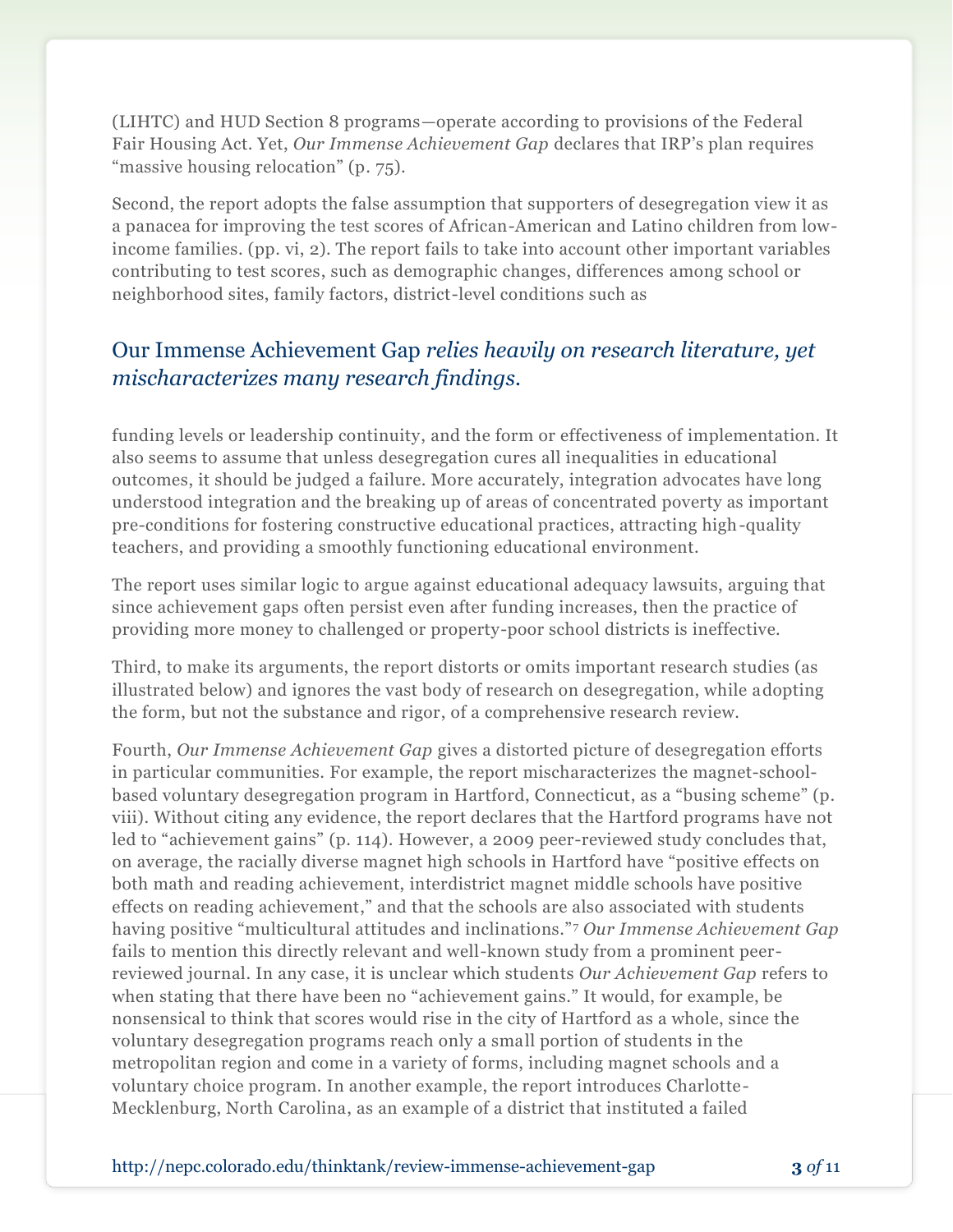desegregation plan. The report charges that there was "no net" narrowing of the achievement gap between 1978 and 1998 (p. 18), while omitting that Charlotte-Mecklenburg's desegregation plan ended in 1992.<sup>8</sup>

### **IV. The Report's Use of Research Literature**

*Our Immense Achievement Gap* relies heavily on research literature, yet mischaracterizes many research findings. It also relies disproportionately on older studies. Most egregiously, the report cherry-picks studies favorable to its interpretation, while omitting a vast body of peer-reviewed research and widely known research reviews.

#### **Distortion**

The report relies primarily upon two sources in claiming the "failure" of desegregation. One of these is a 1995 research review by Janet Schofield.<sup>9</sup> *Our Immense Achievement Gap* states that Schofield's review shows that "busing for racial balance" is not an effective way to raise "minority" achievement (p. 14). This is not an accurate representation of Schofield's review, which states, in part, "research suggests that desegregation has had some positive effect on the reading skills of African American youngsters." <sup>10</sup> The report also fails to acknowledge a caveat offered by Schofield in her conclusion. Noting the varied ways that desegregation has played out across the nation, Schofield states

(T)he preceding discussion of research…should not be read as an assessment of the potential of carefully structured desegregation to effect positive change. . . Seeing racially and ethnically heterogeneous schools as having the potential to improve students outcomes . . . should enhance the likelihood of improving present outcomes.<sup>11</sup>

The report also relies upon a distortion of a 1984 review of the relationship between school desegregation and achievement. This review, conducted on behalf of the National Institute of Education (NIE)<sup>12</sup> comes to three principal conclusions: First, there is no evidence of academic decline for African American students who experience desegregation. Second, it found no evidence of math gains for African American students in desegregated schools. Third, it found evidence that reading gains for African American students were associated with desegregation.<sup>13</sup> Another key finding of the 1984 review was that more research was necessary before any final conclusions about the relationship between academic achievement and desegregation could be responsibly drawn. *Our Immense Achievement Gap* falsely states that both the NIE report and Schofield's review concluded that "busing" was "not an effective way to improve minority achievement" (p. 14). Nothing approaching such absolutist language exists anywhere in either the Schofield or the NIE review. In fact, the lead author of the NIE report repeatedly and clearly states the limitations of the review. He writes: "Most of the 19 studies were dissertations or local efforts by the staff of a school district. This may explain why the sample sizes are so small, the documentation of desegregation activities so meager, and the measurement plan so sparse." <sup>14</sup>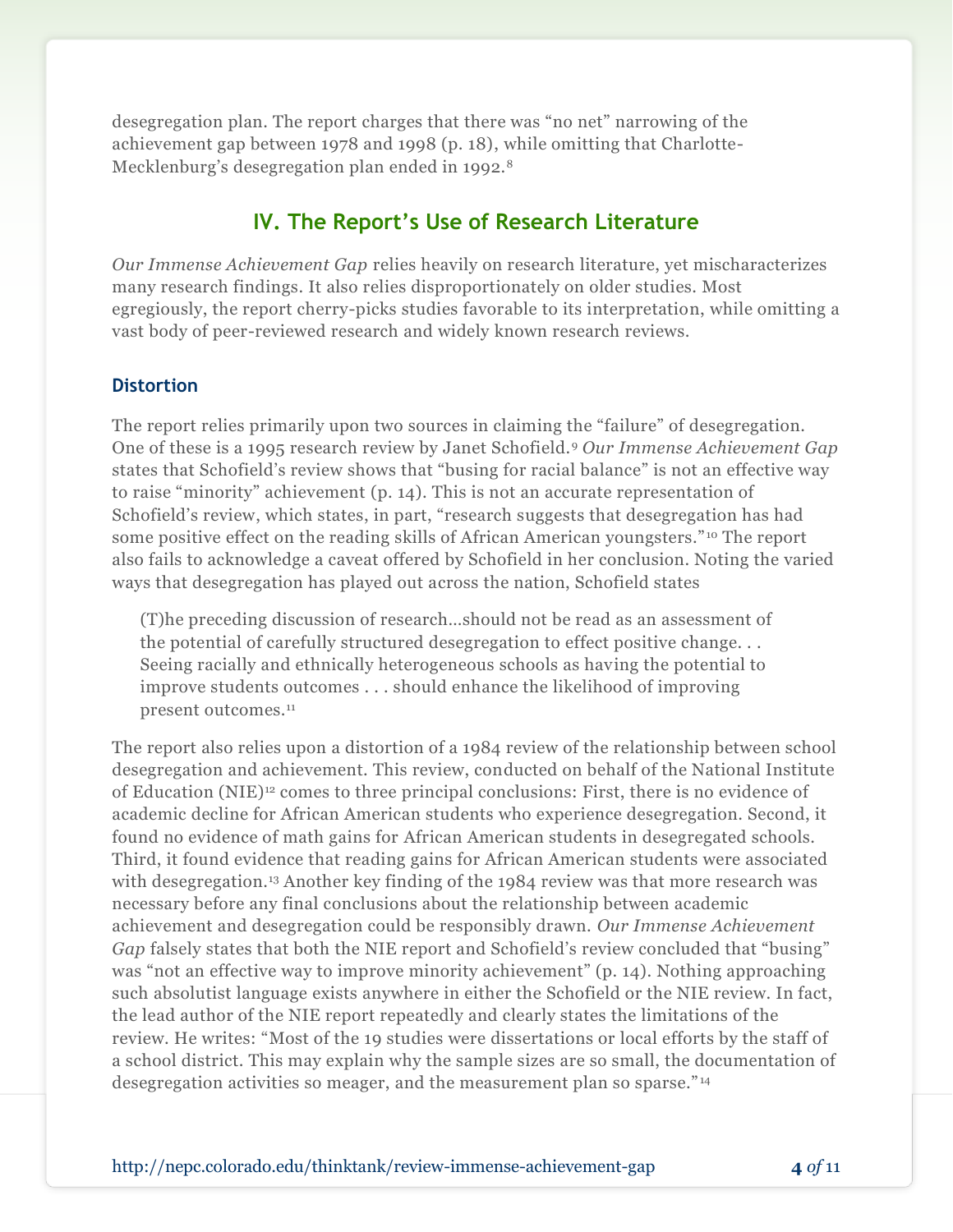*Our Immense Achievement Gap* relies heavily on older studies or reviews, including those just discussed, which do not take advantage of the more rigorous statistical methods employed since the 1980s and the even more rigorous methods used after 2000. <sup>15</sup> Data considered in such studies came from nationally representative samples or statewide populations and assess desegregation over the long term, well after implementation and often with longitudinal data. In such studies, advanced statistics disentangle the effects of racial composition from the effects of the socioeconomic status of a school. <sup>16</sup> Professor Roslyn Mickelson, a respected desegregation expert, spoke about the higher quality of newer studies during testimony before the Minnesota Education Task Force on Integrated Schools. The author of *Our Immense Achievement Gap* is a member of the task force and was present during this testimony.<sup>17</sup> As discussed in the following section, the weight of evidence from more recent, methodologically sound studies suggests a strong relationship between racially and ethnically heterogeneous schools and academic achievement.

#### **Omission**

Research findings about any policy or practice typically vary for several reasons too complex to explore here. This has certainly been true of studies about the effects of "desegregation." Desegregation-related policy plays out differently across the nation, depending upon location, district size, whether a plan was mandatory or voluntary, and whether the plan covered a single school district or a metropolitan area. Therefore, drawing conclusions about the worth of such policies requires consideration not just of a narrow selection, but of all available sound research. In 2007, the National Academy of Education conducted just such a review.<sup>18</sup> It concluded:

The research evidence supports the conclusion that the overall academic and social effects of increased racial diversity are likely to be positive. Racial diversity does not guarantee such positive outcomes, but it provides the necessary conditions under which other educational policies can facilitate improved academic achievement, improved intergroup relations, and positive long-term outcomes. <sup>19</sup>

The report fails to mention several widely cited studies published in 2010 by the peer reviewed journal *Teacher's College Record*. <sup>20</sup> The preponderance of evidence from these studies shows that racially isolated, high-poverty schools tend to negatively influence math and science achievement as measured by test scores. Meanwhile, under certain conditions, according to the *Teacher's College Record* research, lower-poverty schools tend to be positively associated with reading, math, and science achievement after controlling for student racial and class background.

*Our Immense Achievement Gap* details one amicus brief submitted to the Supreme Court in the 2007 case, *Parents Involved in Community Schools v. Seattle School District No.1.* <sup>21</sup> This brief by Abigail Thernstrom, Stephan Thernstrom, and David J. Armor opposes "raceconscious" measures. The report ignores the fact that many more briefs were submitted urging the Court to allow districts to use race as one factor in making school assignments.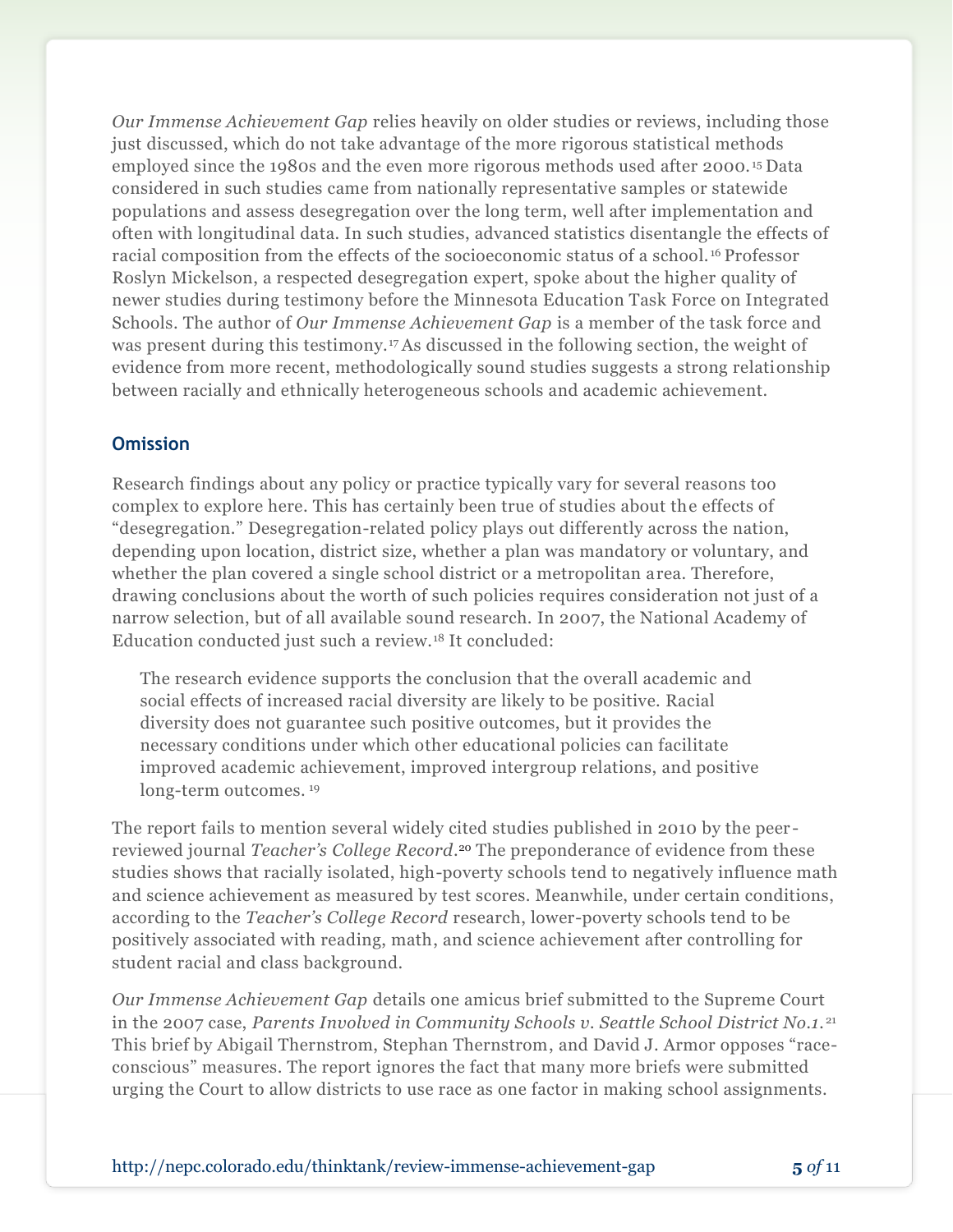A total of 553 social scientists signed one such brief.<sup>22</sup> The American Educational Research Association<sup>23</sup> and the American Psychological Association,<sup>24</sup> historically neutral

# *This report provides no basis upon which to base its "findings" or "conclusions."*

organizations, also submitted briefs in favor of racially and economically diverse schools. In its 2007 review of amicus briefs submitted to the Court in this case, the National Academy of Education also noted that desegregation opponents tended to rely upon older, less statistically sophisticated studies.<sup>25</sup>

Finally, in suggesting that Minnesota officials adopt educational reforms implemented in Florida, the report omits findings from thorough investigations that seriously question the effectiveness of those measures in Florida. Reviews find that the claims about the success of the Florida reforms have been exaggerated by proponents and are unsubstantiated by data.<sup>26</sup> *Our Immense Achievement Gap*'s principal source of information about the Florida reforms is a report from the Heritage Foundation, a conservative think tank. A review of this report by the National Education Policy Center found that that the "report's key conclusions are unwarranted and insufficiently supported by research." <sup>27</sup> *Our Immense Achievement Gap* sharply criticizes "advocacy" research released by progressive organizations for their omission of studies not in accordance with those organizations' arguments (p. 25). The criticism, on its face, seems fair. However, the report undermines its point by doing exactly what it chastises others for doing.

# **V. Review of the Report's Methods**

*Our Immense Achievement Gap* does not contain a methods section. The methods employed in this study appear to arise from pre-determined conclusions. The next step appears to have been the collection of anecdotes and literature selected to support these conclusions. *Our Immense Achievement Gap* is not "research" in the conventional sense. It is a lengthy polemic constructed much the way one side of a legal case might be.

The major problem with the methodology is the lack of connection between the problems and the proposed solutions. While rightly acknowledging and dramatizing the size of the achievement gap, the report wrongly leaps to the conclusion that the organizations promoting integration and pro-diversity voluntary measures are calling for forced busing and are legally imperiling the state. The report attacks these latter issues rather than the actions actually proposed.

# **VI. Review of Validity of the Findings and Conclusions**

This report provides no basis upon which to base its "findings" or "conclusions." Absent a careful and even-handed review of the causes of the achievement gap, the effects of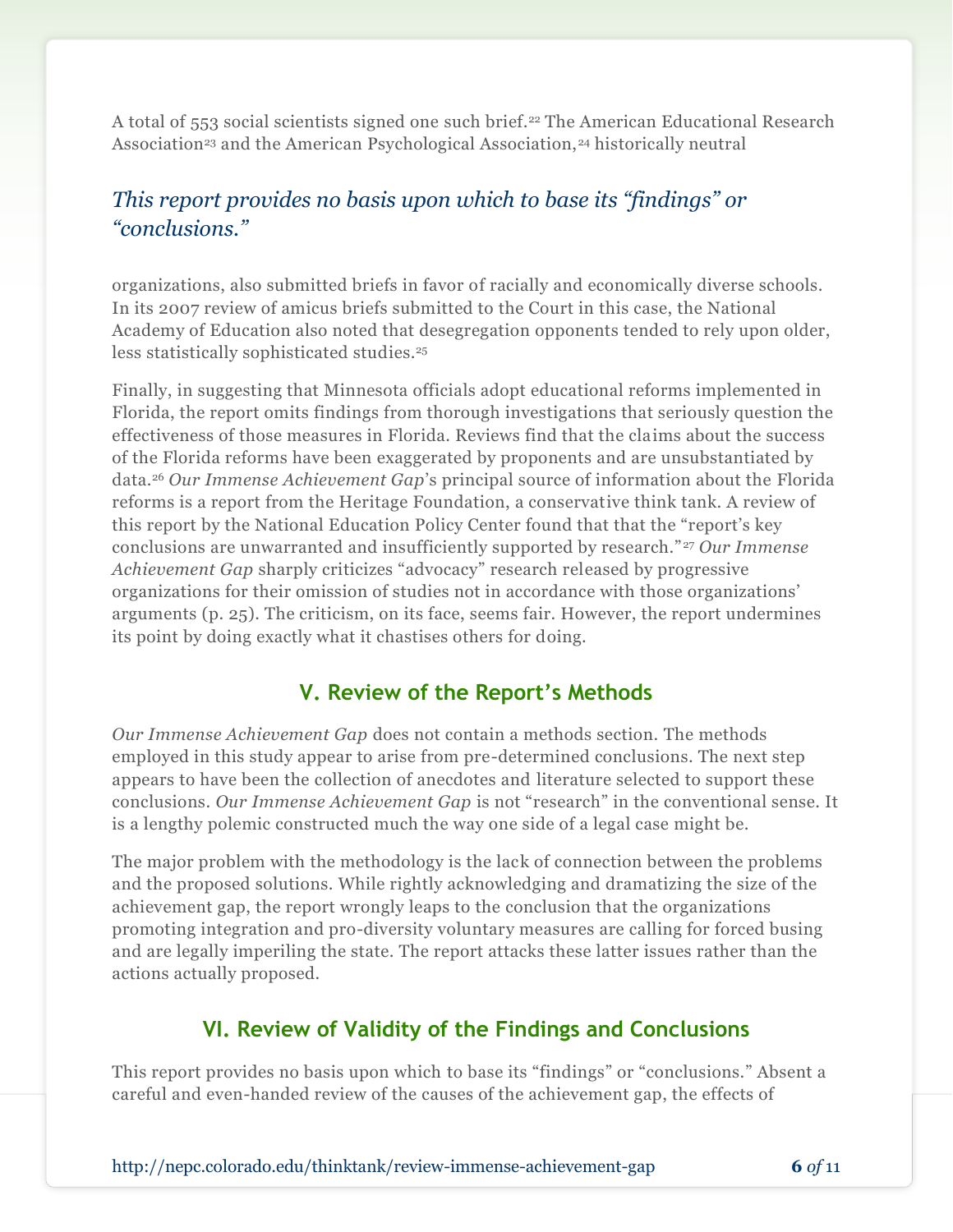desegregation nationally, or of the reforms in Florida, the findings are not grounded in social science research. There is no absence of legitimate research findings on these topics- – they were simply not used in this report. Generally, the body of research findings on these issues runs in the opposite direction from the Center's findings. Since the author has not provided a compelling body of evidence to the contrary, the report's findings cannot be considered valid.

# **VII. Usefulness of the Report for Guidance of Policy and Practice**

This report is not a thorough review of the knowledge about outcomes associated with racial, ethnic or socioeconomic integration. Some of the charged expressions this report employs—i.e., "busing schemes" (p. viii), "race-based busing" (p. 14)—have long histories in our national racial lexicon. Using such terms to characterize proposals designed to create or improve or expand *voluntary* desegregation has the potential to play on racial fears. In contrast, a bipartisan commission appointed by the Minnesota State Department of Education voted overwhelmingly in February 2012 to recommended that educators use a mix of measures, including incentives for voluntary desegregation, to narrow the racial achievement gap.<sup>28</sup> The fact-finding process preceding this vote brought forth both supporters and detractors of integration. Such balanced and civil discourse among people with differing views is the foundation for democratic policymaking. Unfortunately, this report offers no sound guidance in or contribution to that important endeavor.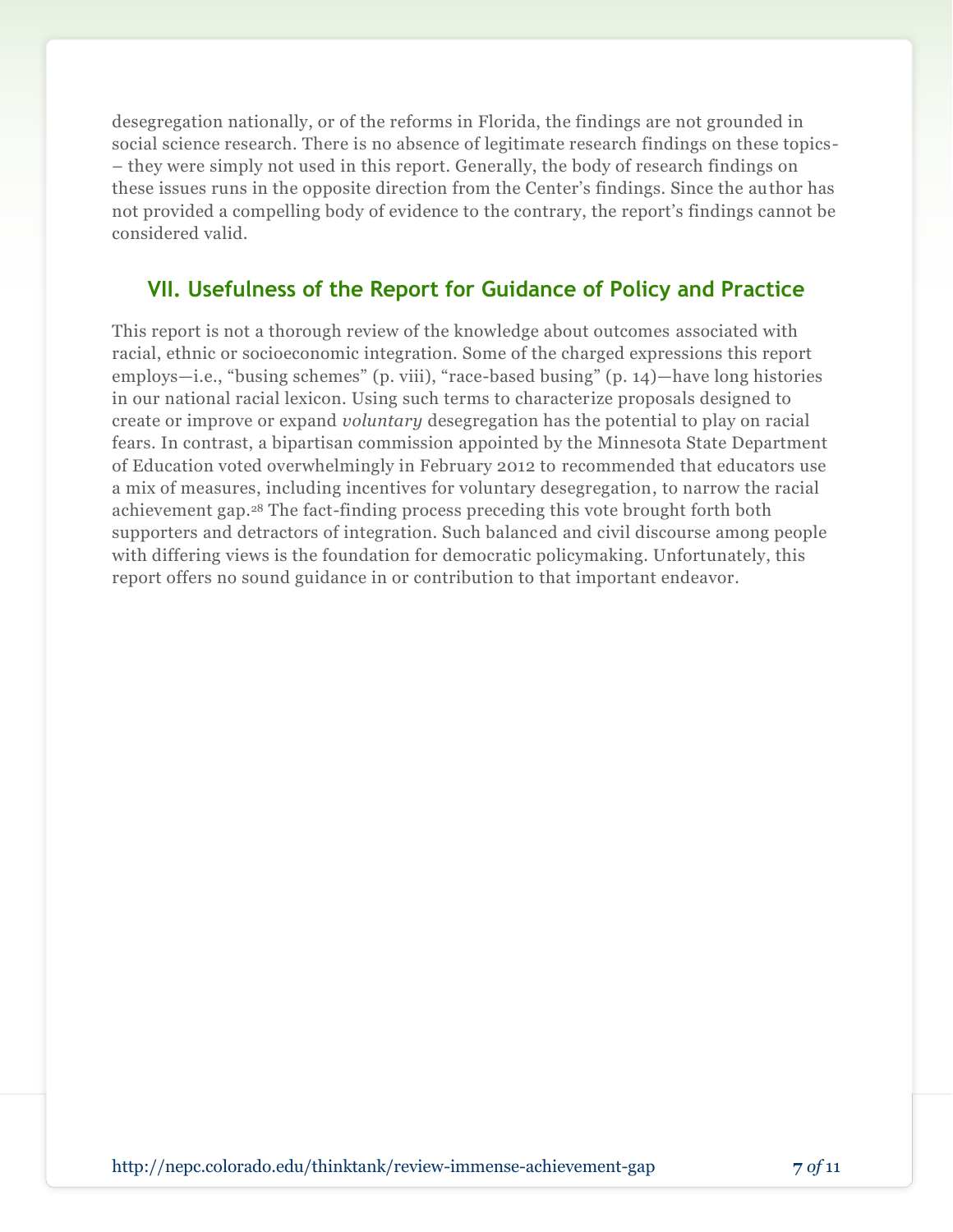#### **Notes and References**

1 Minnesota Department of Education. (2011). *Funding education for the future*.

2 Orfield, M. & Luce, T. (2009). *A comprehensive strategy to integrate twin cities schools and neighborhoods*. Minneapolis: Institute on Race and Poverty. Retrieved March 9, 2012, from http://www.irpumn.org/uls/resources/projects/3\_Regional\_Integration\_-\_Schools\_and\_Housing.pdf.

3 Toney, J. & Rodgers H. (2011). *16 solutions that deliver equity and excellence in education*, 9. Minneapolis, MN: Organizing Apprenticeship Project. Retrieved March 5, 2012, from http://www.centrocampesino.net/sites/centrocampesino.net/files/16\_Solutions\_OAP.pdf.

4 Toney, J & Rodgers H. (2011). *16 solutions that deliver equity and excellence in education*, 10. Minneapolis, MN: Organizing Apprenticeship Project. Retrieved March 5, 2012, from http://www.centrocampesino.net/sites/centrocampesino.net/files/16\_Solutions\_OAP.pdf.

5 Minnesota School Integration Council. (2011) Every child, every day: Educational equity through integration. Minneapolis, MN: Minnesota School Integration Council. Retrieved March 4, 2012, from http://www.emid6067.net/Task%20Force%20Report%20and%20Recommendations\_final.pdf

6 Kersten, K. (2012*). Our Immense Achievement Gap: Embracing proven remedies while avoiding a race-based recipe for disaster*. Minneapolis, MN: Center of the American Experiment. Retrieved March 10, 2012, from http://www.amexp.org/sites/default/files/article\_pdf/Our%20Immense%20Achievement%20Gap%20WEB.pdf.

\*When this review was first published, the organization was incorrectly identified as the "Center for the American Experiment."

7 Bifulco, R., Cobb, C., & Bell, C. (2009). Can interdistrict choice boost student achievement? The case of Connecticut's interdistrict magnet school program. *Educational Evaluation and Policy Analysis*, *31*(4), 323-345.

8 See, for example:

Smith, S.S & Mickelson, R.A. (2000). All that glitters is not gold: Reform in Charlotte-Mecklenburg. *Educational Evaluation and Policy Analysis, 22* (2) 101-127.

Doyle, D.P. & Pimentel, S. (1993). A study in change: Transforming the Charlotte-Mecklenburg schools. *Phi Delta Kappan, 74*, 534-539.

9 Schofield, J.W. (1995). Review of research on school desegregation's impact on elementary and secondary school students. In J. A. Banks & C. A. McGee Banks (Eds.), *Handbook of Research on Multicultural Education* (597- 617). New York: MacMillan.

10 Schofield, J.W. (1995). Review of research on school desegregation's impact on elementary and secondary school students. In J. A. Banks & C. A. McGee Banks (Eds.), *Handbook of Research on Multicultural Education*  (610). New York: MacMillan.

Schofield, J.W. (1995). Review of research on school desegregation's impact on elementary and secondary school students. In J. A. Banks & C. A. McGee Banks (Eds.), *Handbook of research on multicultural education* (p. 611). New York: MacMillan.

http://nepc.colorado.edu/thinktank/review-immense-achievement-gap **8** *of* 11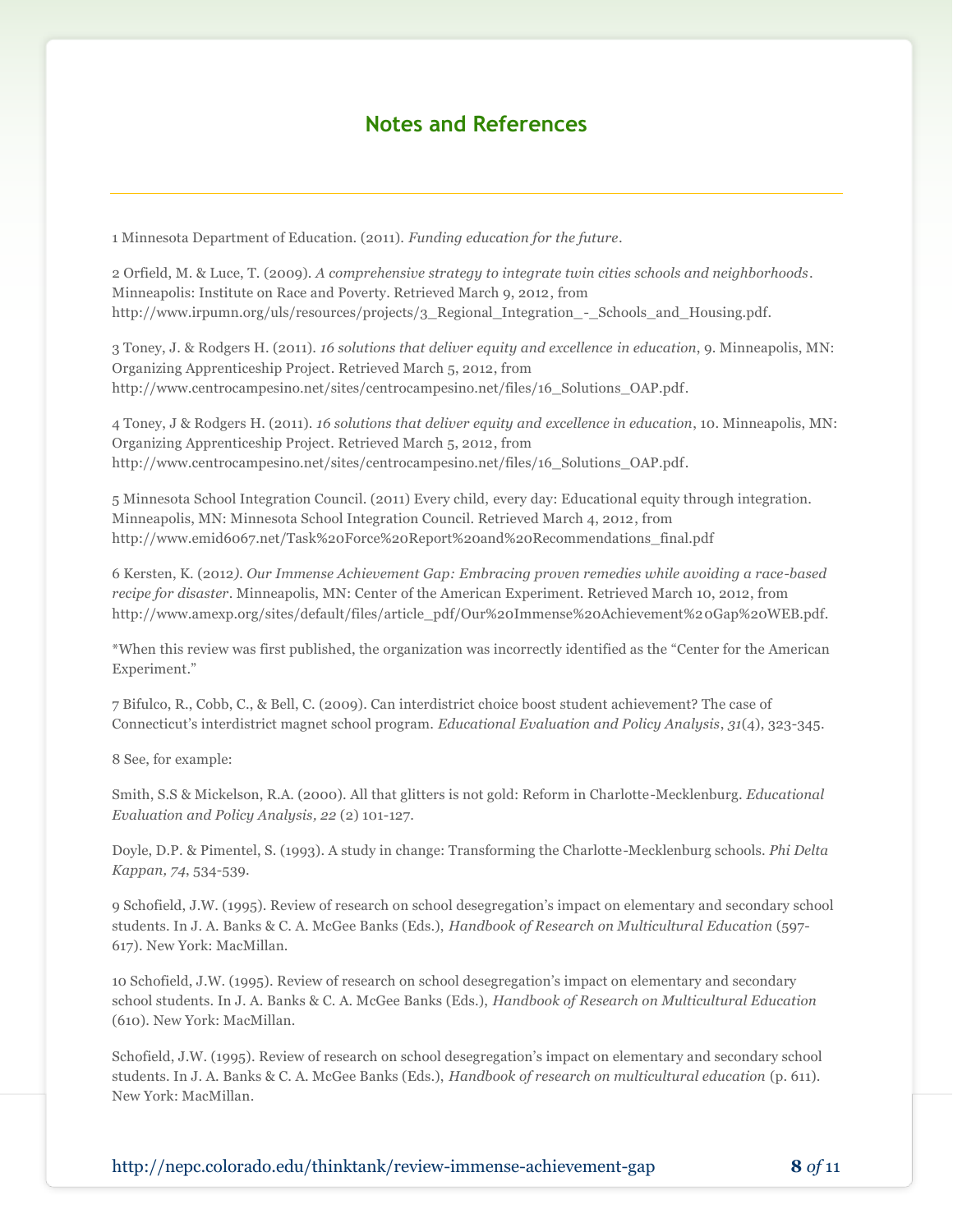12 Cook, T.D. (1984). What have Black children gained academically from school integration?: Examination of the meta-analytic evidence. In T. Cook, D. Armor, R. Crain, N. Miller, W. Stephan, H. Walberg, & P. Wortman (Eds.), *School desegregation and Black achievement* (pp. 6-42). Washington, DC: National Institute of Education.

13 Cook, T.D. (1984). What have Black children gained academically from school integration?: Examination of the meta-analytic evidence. In T. Cook, D. Armor, R. Crain, N. Miller, W. Stephan, H. Walberg, & P. Wortman (Eds.), *School desegregation and Black achievement* (p. 41). Washington, DC: National Institute of Education.

The text reads: "Desegregation did not cause any decrease in black achievement. On the average, desegregation did not cause an increase in achievement in mathematics. Desegregation increased mean reading levels."

14 Cook, T.D. (1984). What have Black children gained academically from school integration?: Examination of the meta-analytic evidence. In T. Cook, D. Armor, R. Crain, N. Miller, W. Stephan, H. Walberg, & P. Wortman (Eds.), *School desegregation and Black achievement* (p. 36). Washington, DC: National Institute of Education.

15 Mickelson, R.A. (2008). Twenty-first century social science research on school diversity and educational outcomes. *Ohio State Law Journal, 69*: 1173-1228.

16 Mickelson, R.A. (2008). Twenty-first century social science research on school diversity and educational outcomes. *Ohio State Law Journal, 69*: 1173-1228.

17 Mickelson, R.A. (2011, Dec. 20). What social science research from the last 20 years says about the effects of integrated education on achievement outcomes. Remarks to the Minnesota Education Commission Task Force on Integrated Schools.

Professor Mickelson offers a database containing detailed abstracts of the 500 studies on which she bases this testimony. The database is available at

http://sociology.uncc.edu/people/rmickelson/spivackFrameset.html.

18 National Academy of Education, (2007). *Race-Conscious policies for assigning students to schools: social science research and the Supreme Court cases*. Washington, DC: National Academy of Education. Retrieved March 10, 2012, from

http://www.naeducation.org/Meredith\_Report.pdf.

19 National Academy of Education, (2007). *Race-Conscious policies for assigning students to schools: social science* research and the Supreme Court cases, 45. Washington, DC: National Academy of Education. Retrieved March 10, 2012, from

http://www.naeducation.org/Meredith\_Report.pdf.

20 For example:

Hogrebe, M. & Tate IV, W.F. (2010). School composition and context factors that moderate and predict 10th-grade science proficiency. *Teachers College Record,112 (1),* 1096;

Berends, M & Penaloza R.V. (2010). Increasing racial isolation and test score gaps in mathematics: a 30-year perspective. *Teachers College Record*, 112 (1), 978;

Perry, L.B. & McConney, A. (2010). Does the SES of the school matter? an examination of socioeconomic status and student achievement using PISA 2003, *Teachers College Record,* (112 (1), 1137.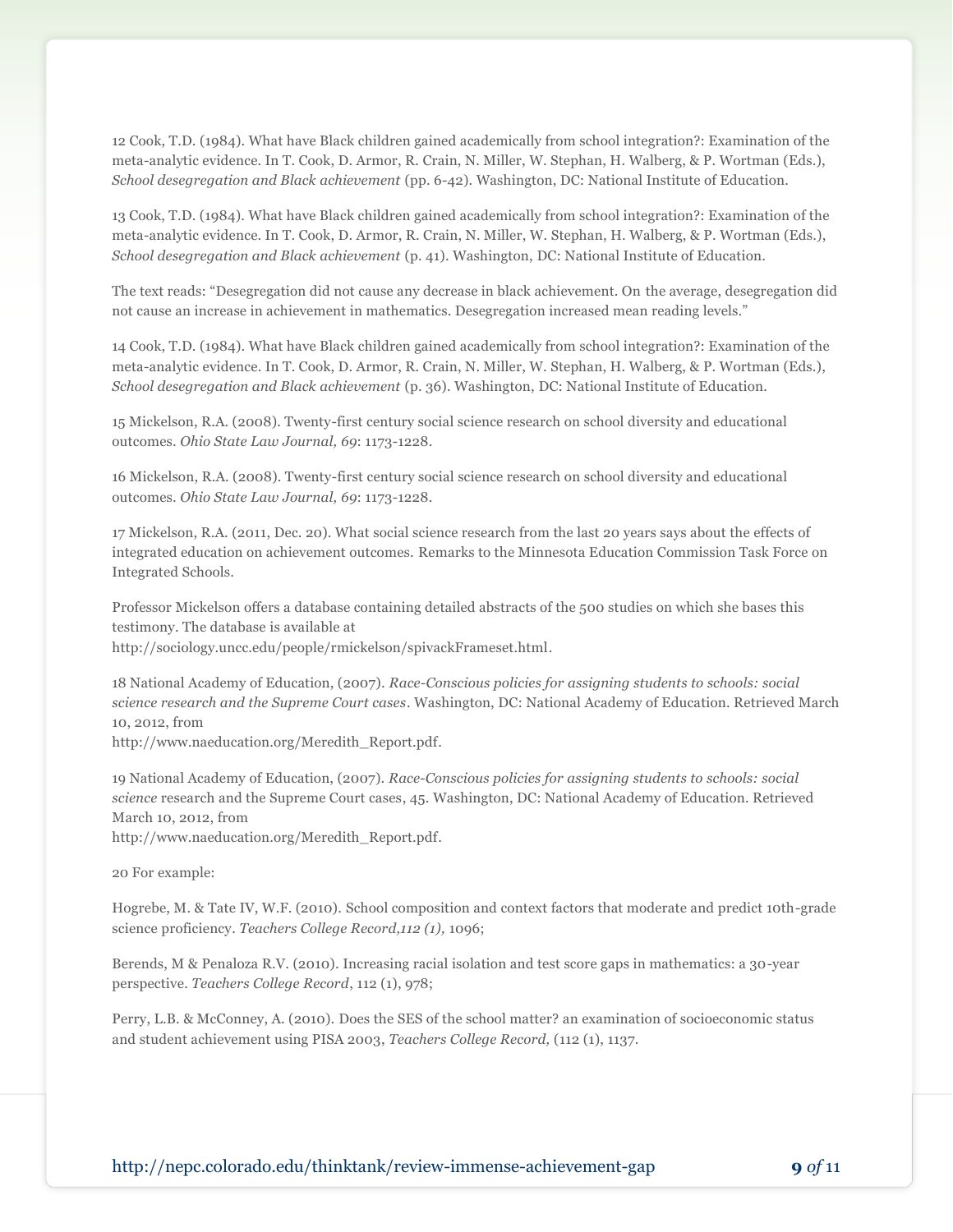The 2010 studies from *Teachers College Record* are summarized and synthesized in briefs published by the Charles Hamilton Houston Institute for Race and Justice at Harvard Law School. They are available at: http://www.charleshamiltonhouston.org/Publications/Item.aspx?id=100027.

21 *Parents Involved in Community Schools vs. Seattle School District No. 1 551 U.S. 701 (2007).*

22 Brief of 553 social scientists as Amici Curiae in support of respondents. *Parents Involved in Community Schools v. Seattle School District No.1*. 551 U.S. 701 (2007).

23 Brief of the American Educational Research Association as Amicus Curiae in support of respondents. *Parents Involved in Community Schools v. Seattle School District No.1* (2007).

24 Brief for Amici Curiae. The American Psychological Association and the Washington State Psychological Association in support of respondents. *Parents Involved in Community Schools v. Seattle School District No. 1.* 551 U.S. 701 (2007).

25 National Academy of Education, (2007). *Race-Conscious policies for assigning students to schools: social science research and the Supreme Court cases*. Washington, DC: National Academy of Education, 14-15. Retrieved March 10, 2012, from

http://www.naeducation.org/Meredith\_Report.pdf.

The report states:

The more recent studies also face the challenge of isolating the impacts of racial concentrations on achievement and separating these from other kinds of factors, such as school quality. To address such issues, these studies take advantage of states' detailed, longitudinal, student-level databases (recently created in part to comply with the No Child Left Behind Act), controlling for such factors as student characteristics and different levels of possible effects (e.g., classroom- and school-level effects). (The early studies seldom had available student-level data that would allow the researchers to trace the performance of individual students over time; rather, they had to rely upon "snapshots" of aggregate cohort data. Further, they seldom included any way to convincingly separate other factors—such as school quality or details of peer composition—from the changed level of segregation found in the schools.

26 Mathis, W. (2011). *Review of Florida formula for student achievement: Lessons for the nation*. Boulder, Co: National Education Policy Center. Retrieved March 10, 2012, from http://nepc.colorado.edu/thinktank/review-florida-formula;

Chatterji, M. (2010). Review of closing the racial achievement gap. Boulder, Co: National Education Policy Center. Retrieved March 8, 2012, from

http://nepc.colorado.edu/thinktank/learning-from-florida.

Also, the 2007 book *Education Reform in Florida* examined evidence on the Florida policies, showing, among other things, that poverty concentration is strongly associated with student achievement outcomes in the state. See

Borman, K. & Dorn, S. (2007). *Education Reform in Florida*. Albany: SUNY Press.

Also, Arizona State University's Education Policy Studies Laboratory evaluated early results of the Florida policies and released a series of policy studies in 2004. None are mentioned in *Our Immense Achievement Gap*. See, for example: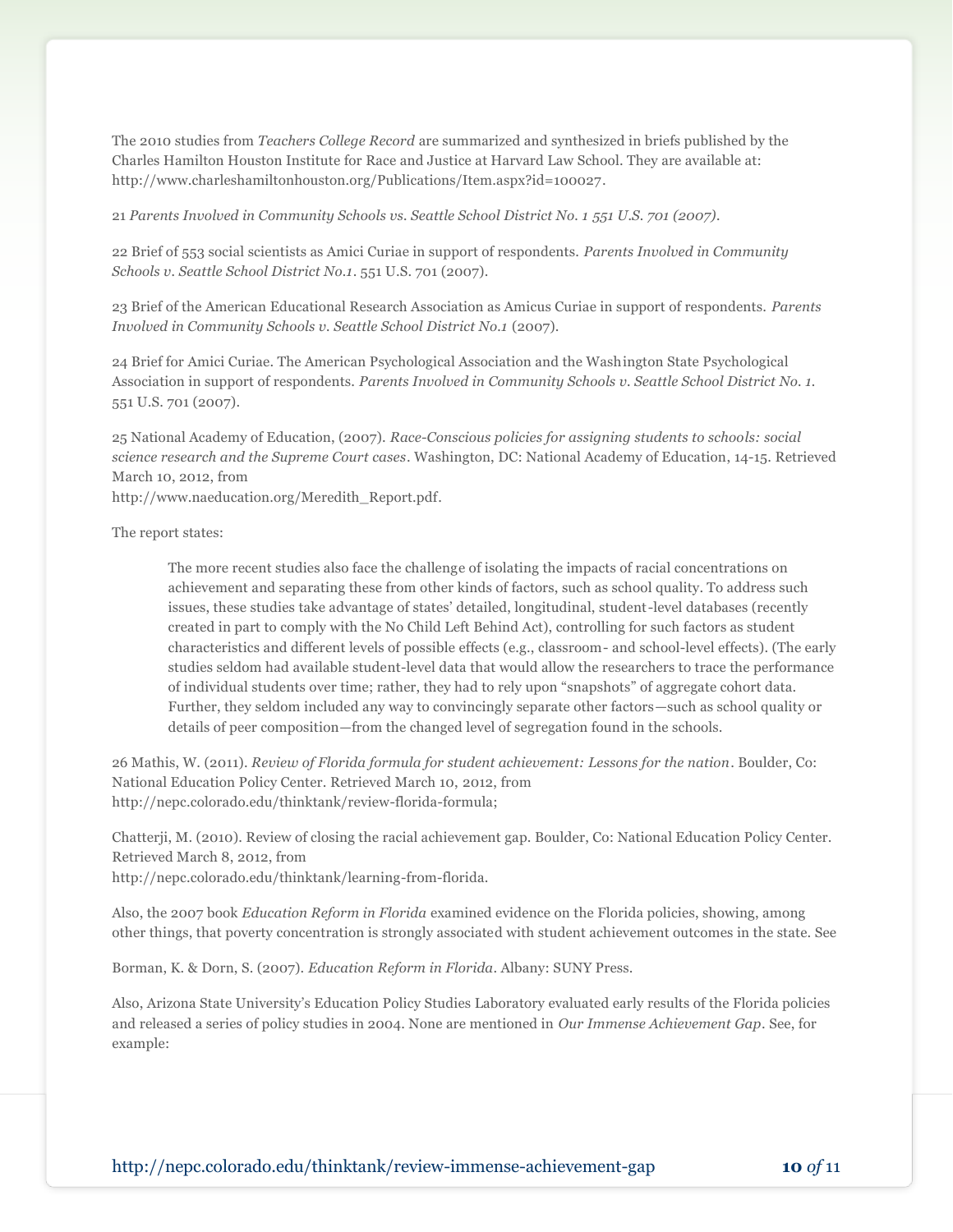Smith, M.L. (2004, April). *Retaining students in grade: consequences for Florida. Arizona State University*. Education Policy Research Unit and Education Policy Studies Laboratory. Available at: http://nepc.colorado.edu/files/EPSL-0401-114-EPRU.pdf

The collection of Arizona State University briefs can be found here: http://nepc.colorado.edu/publication/reform-florida.

27 Chatterji, M. (2010). *Review of "Closing The Racial Achievement Gap."* Boulder, Co: National Education Policy Center, p. 1. Retrieved March 8, 2012, from http://nepc.colorado.edu/thinktank/learning-from-florida.

28 McGuire, K. (2012, February 7). State integration task force adopts plan to close achievement gap. *Minneapolis Star Tribune.*